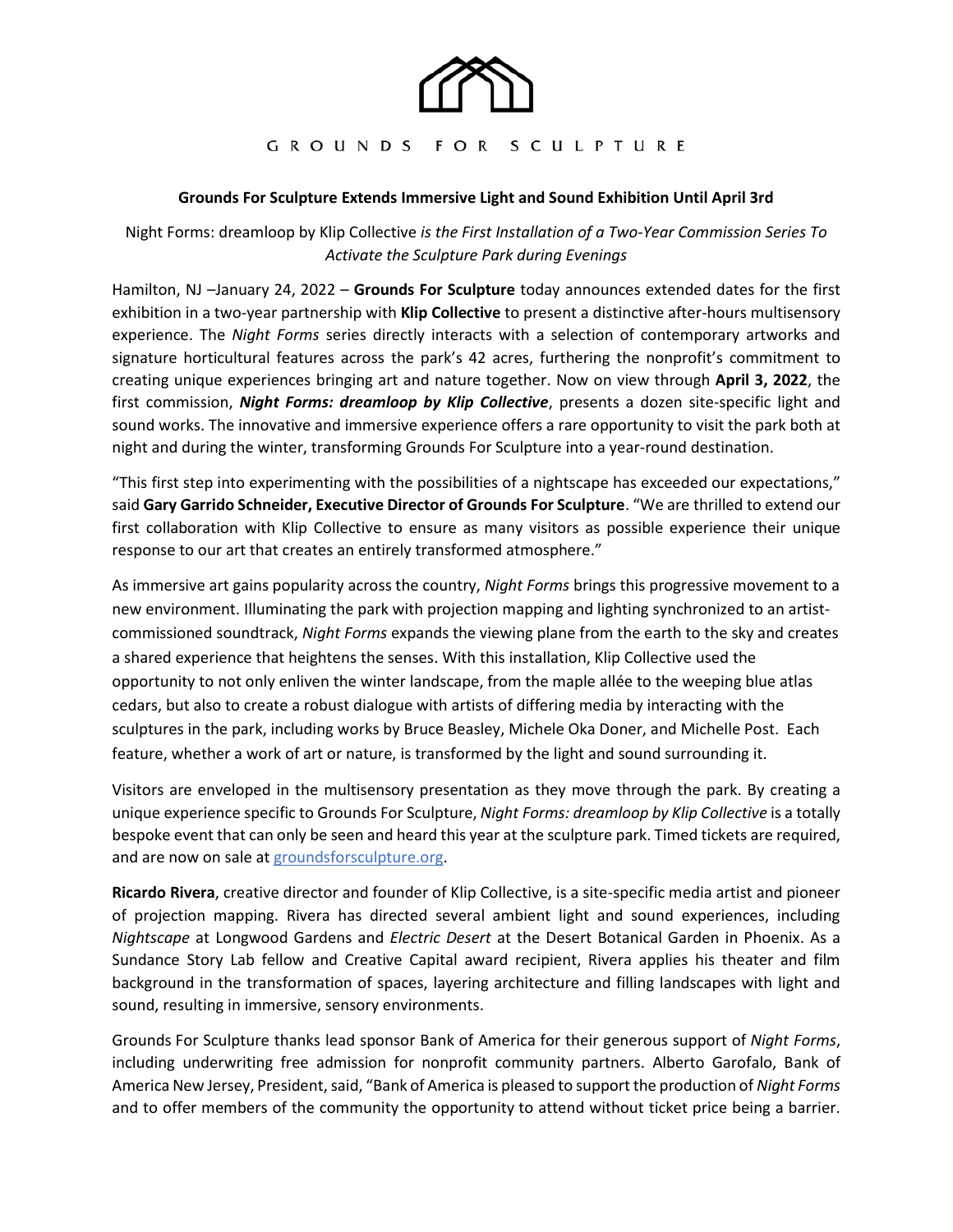Providing equitable access to this exhibition is important to both Grounds For Sculpture and Bank of America as both organizations work to make a positive impact on our community."

*Night Forms: dreamloop by Klip Collective* **is supported by lead sponsor Bank of America and the following Exhibition Supporters: Bloomberg Philanthropies; Capital Health System; Geoscape; NRG; the Atlantic Foundation; the Johnson Art and Education Foundation; the New Jersey State Council on the Arts, a partner agency of the National Endowment for the Arts; and the Geraldine R. Dodge Foundation.**

# **About Klip Collective**

Led by multimedia artist and projection pioneer Ricardo Rivera, Klip Collective is a creative studio that uses a unique synthesis of projection mapping, lighting, and sound design to create captivating, immersive sensory experiences. Since its founding in 2003, the studio has collaborated with numerous cultural partners and institutions including Hirshhorn Museum in Washington D.C., the Philadelphia Museum of Art, the Center for Contemporary Art in Moscow, Sundance Film Festival's New Frontier, and Longwood Gardens to present site-specific, large-scale explorations of perception and imagination. Through the creation of an immersive visual and sonic landscape that draws inspiration from—and adds dimension to—a space, audiences are invited to interact and participate in a dynamically transformed atmosphere.

## **About Grounds For Sculpture**

Grounds For Sculpture (GFS) is a 42-acre not-for-profit sculpture park, arboretum, and museum, founded by the late artist and philanthropist Seward Johnson. Featuring nearly 300 contemporary sculptures by renowned and emerging artists in a beckoning landscape, Grounds For Sculpture combines art and nature to surprise, inspire, and engage all visitors in the artist's act of invention. In addition to its permanent collection, Grounds For Sculpture offers rotating special exhibitions in its six indoor galleries, rich educational programs, and dynamic family events. Located in Hamilton, New Jersey, Grounds For Sculpture is easily accessible from both the New York City and Philadelphia metropolitan areas and is now open year-round. For more information, visit [groundsforsculpture.org.](https://www.groundsforsculpture.org/)

#### **About Bank of America**

At Bank of America, we're guided by a common purpose to help make financial lives better, through the power of every connection. We're delivering on this through responsible growth with a focus on our environmental, social and governance (ESG) leadership. ESG is embedded across our eight lines of business and reflects how we help fuel the global economy, build trust and credibility, and represent a company that people want to work for, invest in and do business with. It's demonstrated in the inclusive and supportive workplace we create for our employees, the responsible products and services we offer our clients, and the impact we make around the world in helping local economies thrive. An important part of this work is forming strong partnerships with nonprofits and advocacy groups, such as community, consumer, and environmental organizations, to bring together our collective networks and expertise to achieve greater impact.